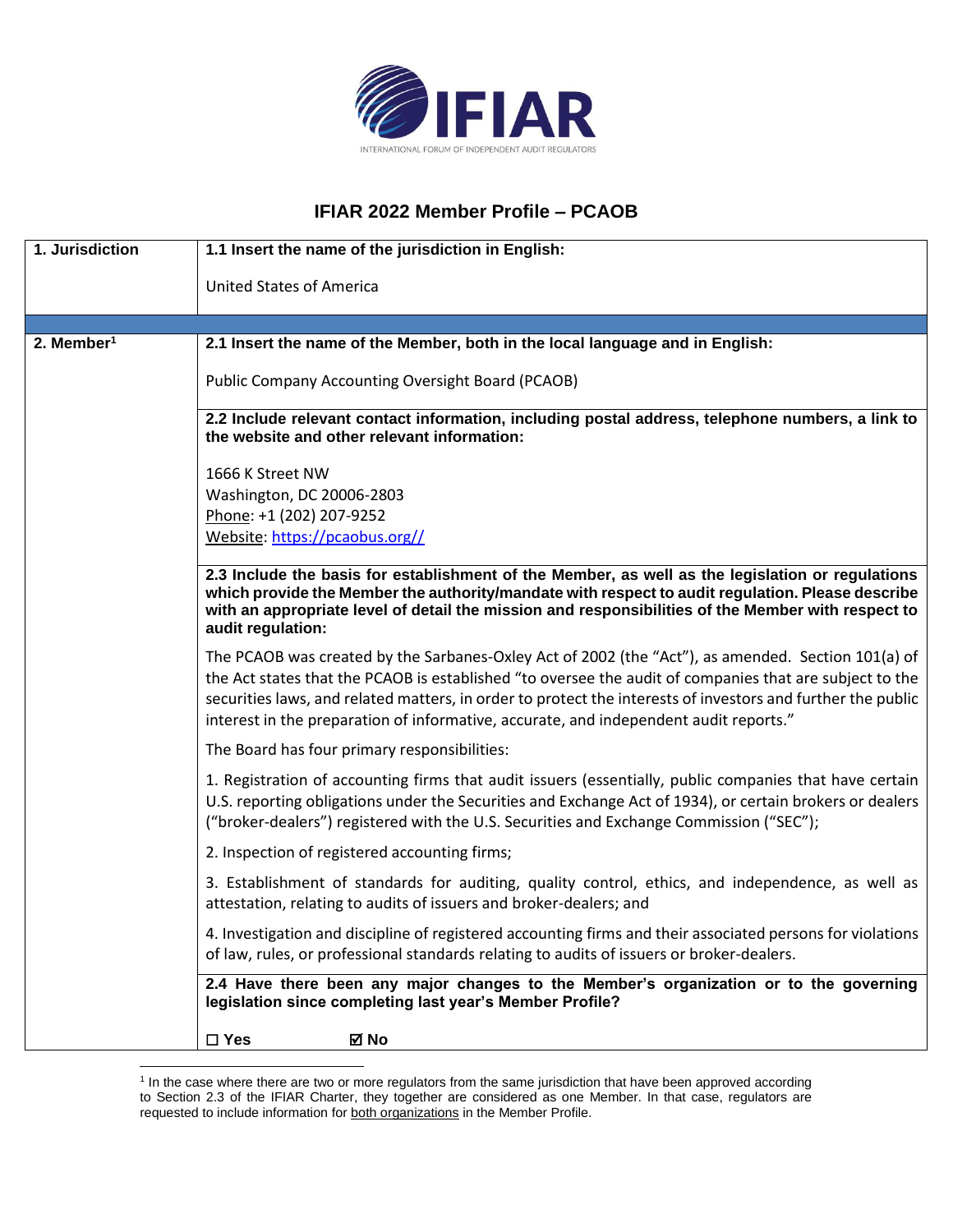

|                                                            | If yes, please describe these changes with an appropriate level of detail:                                                                                                                                                                                                                                                                                                                                                           |
|------------------------------------------------------------|--------------------------------------------------------------------------------------------------------------------------------------------------------------------------------------------------------------------------------------------------------------------------------------------------------------------------------------------------------------------------------------------------------------------------------------|
| <b>Governing Body</b><br><b>Composition and</b><br>members | 3.1 Describe with an appropriate level of detail the current composition of the Member's<br>governing body, including the ratio between Board members who are independent from the audit<br>profession and those who are not. The audit profession includes, for example: audit firms,<br>professional accountancy bodies and bodies or entities associated with the audit profession. <sup>2</sup>                                  |
|                                                            | The PCAOB Board members are:                                                                                                                                                                                                                                                                                                                                                                                                         |
|                                                            | Chair: Erica Y. Williams<br>Member: Duane M. DesParte<br>Member: Christina Ho<br>Member: Kara M. Stein<br>Member: Anthony C. Thompson                                                                                                                                                                                                                                                                                                |
|                                                            | All Board members are independent of the profession.                                                                                                                                                                                                                                                                                                                                                                                 |
|                                                            | 3.2 What are the eligibility criteria / requirements and composition requirements for the members<br>of the governing body?                                                                                                                                                                                                                                                                                                          |
|                                                            | Pursuant to Section 101 of the Act, the members of the Board, including a Chairperson, are appointed<br>by the SEC after consultation with the Chairman of the Board of Governors of the Federal Reserve<br>System and the Secretary of the U.S. Department of Treasury. The PCAOB Chairperson cannot have<br>been a practicing certified public accountant for at least five years prior to his or her appointment to<br>the Board. |
|                                                            | The Act provides that the Board shall have five members and that two, and only two, members shall be<br>or have been certified public accountants. The Act provides that a vacancy does not affect the powers<br>of the Board.                                                                                                                                                                                                       |
|                                                            | The Act also requires that all members of the Board serve on a full-time basis, and may not, concurrent<br>with service on the Board, be employed by any other person or engage in any other professional or<br>business activity.                                                                                                                                                                                                   |
|                                                            | 3.3. Is each member of the governing body independent from the audit profession? The audit<br>profession includes, for example: audit firms, professional accountancy bodies and bodies or<br>entities associated with the audit profession.                                                                                                                                                                                         |
|                                                            | <b>⊠</b> Yes<br>$\square$ No                                                                                                                                                                                                                                                                                                                                                                                                         |
|                                                            | 3.4 If the answer to question 3.3 is "No", is the majority of the members of the governing body<br>non-practitioner?                                                                                                                                                                                                                                                                                                                 |

 $2$  An individual is independent of the profession even if he is a CPA, Chartered Accountant, or holder of another equivalent qualification, as long as this individual is not employed by or affiliated to a registered audit firm, nor employed by or affiliated to of a professional accountancy body, nor employed by or affiliated to bodies or entities associated with the audit profession.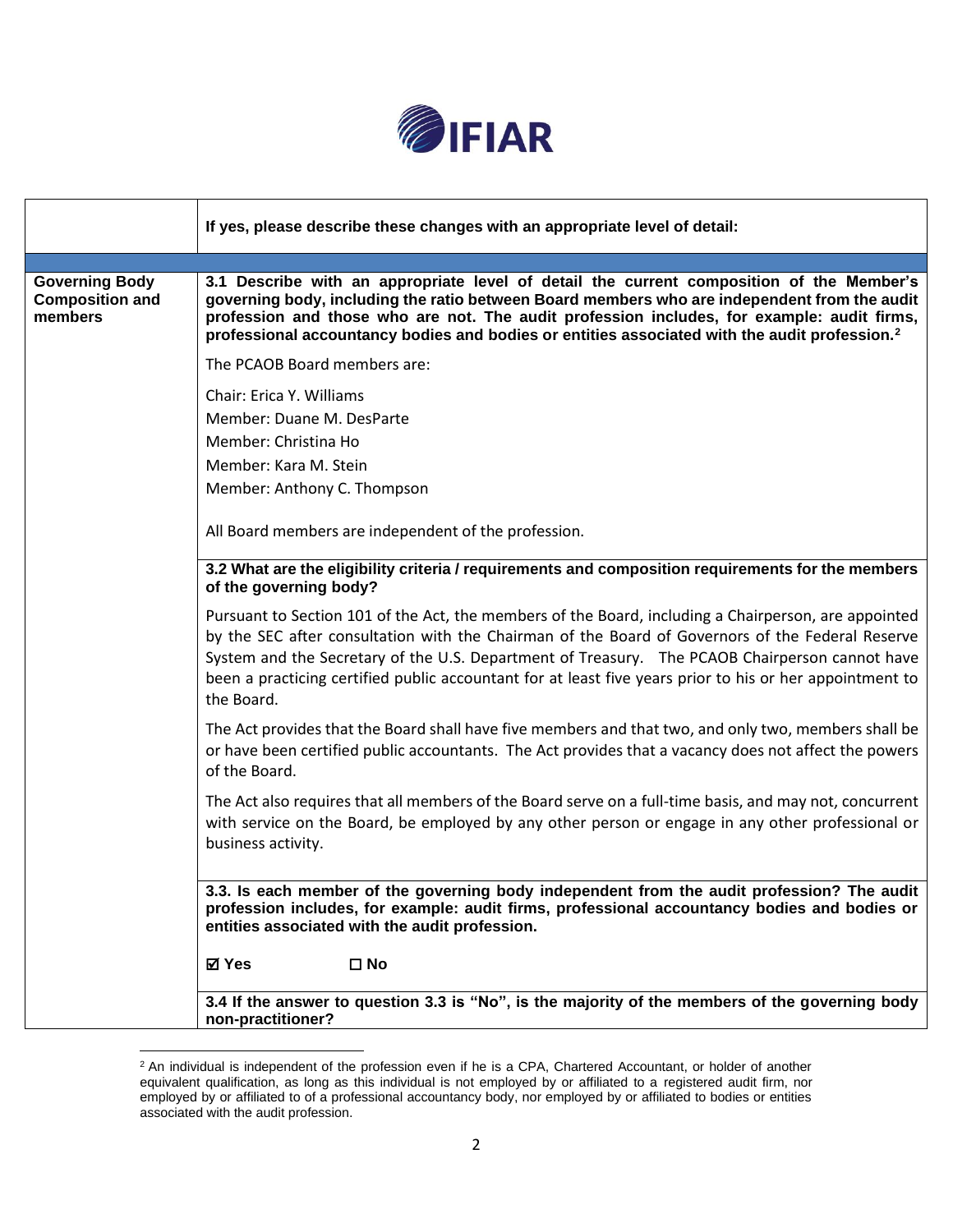

| $\square$ No<br>$\square$ Yes                                                                                                                                                                                                                                                                                                                                                                                                                                                                                                                                                                                                                                                                                                                                                                                                                                                                                                                                                                                                                           |
|---------------------------------------------------------------------------------------------------------------------------------------------------------------------------------------------------------------------------------------------------------------------------------------------------------------------------------------------------------------------------------------------------------------------------------------------------------------------------------------------------------------------------------------------------------------------------------------------------------------------------------------------------------------------------------------------------------------------------------------------------------------------------------------------------------------------------------------------------------------------------------------------------------------------------------------------------------------------------------------------------------------------------------------------------------|
| 3.5 If the answer to question 3.3 is "No", which safeguards are in place to provide for the<br>Member's overall independence from the audit profession?                                                                                                                                                                                                                                                                                                                                                                                                                                                                                                                                                                                                                                                                                                                                                                                                                                                                                                 |
| 3.6 Is there a restriction or recusal process that is applicable to members of the governing body<br>of the Member who are current or former auditors/practitioners?                                                                                                                                                                                                                                                                                                                                                                                                                                                                                                                                                                                                                                                                                                                                                                                                                                                                                    |
| <b>⊠</b> Yes<br>$\square$ No                                                                                                                                                                                                                                                                                                                                                                                                                                                                                                                                                                                                                                                                                                                                                                                                                                                                                                                                                                                                                            |
| Does this include a "cooling-off" period for former auditors?                                                                                                                                                                                                                                                                                                                                                                                                                                                                                                                                                                                                                                                                                                                                                                                                                                                                                                                                                                                           |
| <b>⊠</b> Yes<br>$\square$ No                                                                                                                                                                                                                                                                                                                                                                                                                                                                                                                                                                                                                                                                                                                                                                                                                                                                                                                                                                                                                            |
| If yes to either of the above, please describe:                                                                                                                                                                                                                                                                                                                                                                                                                                                                                                                                                                                                                                                                                                                                                                                                                                                                                                                                                                                                         |
| The Board's Ethics Code provides that, for a period of 12 months from the date of appointment, a Board<br>member may not participate in the making of any decision which is reasonably likely to have a material<br>effect, direct or indirect, on the Board member's former employer, business partner, or client. This rule<br>applies to the Board member's employers, business partners, and clients during the five years preceding<br>the Board member's appointment. In addition to this "cooling off" period, the Ethics Code provides<br>that the Board member shall recuse himself or herself from any Board function or activities if a Board<br>member becomes, or reasonably should become, aware of facts that would lead a reasonable person<br>to believe that he or she, or his or her spouse, spousal equivalent, or dependents, may have a financial<br>or personal interest which might reasonably create the appearance of affecting his or her independence<br>or objectivity with respect to the Board's function or activities. |
| Board members shall be restricted from practice before the Board, and the SEC with respect to Board-<br>related matters, for one year following termination of Board membership. In addition, former Board<br>members shall not practice before the Board, or the SEC with respect to Board-related matters, on a<br>particular matter in which the Board member participated personally and substantially as a Board<br>member and which involved a specific party or specific parties at the time of such participation.                                                                                                                                                                                                                                                                                                                                                                                                                                                                                                                              |
| The chairperson may not have been a practicing certified public accountant for at least five years prior<br>to his or her appointment to the Board.                                                                                                                                                                                                                                                                                                                                                                                                                                                                                                                                                                                                                                                                                                                                                                                                                                                                                                     |
| 3.7 Other than the governing body, are members of the profession involved in the Member's<br>organization (including in any inspections, committee or panel role)?                                                                                                                                                                                                                                                                                                                                                                                                                                                                                                                                                                                                                                                                                                                                                                                                                                                                                      |
| $\square$ Yes<br>⊠ No                                                                                                                                                                                                                                                                                                                                                                                                                                                                                                                                                                                                                                                                                                                                                                                                                                                                                                                                                                                                                                   |
| If yes, please describe their role with an appropriate level of detail, including the ratio between<br>those who are independent and those who are not in the relevant function and whether such role<br>includes decisional or control authority:                                                                                                                                                                                                                                                                                                                                                                                                                                                                                                                                                                                                                                                                                                                                                                                                      |
|                                                                                                                                                                                                                                                                                                                                                                                                                                                                                                                                                                                                                                                                                                                                                                                                                                                                                                                                                                                                                                                         |
| 4.1 Describe the main funding arrangements of the Member, including the setting and approval<br>of the budget and the fees, if any:                                                                                                                                                                                                                                                                                                                                                                                                                                                                                                                                                                                                                                                                                                                                                                                                                                                                                                                     |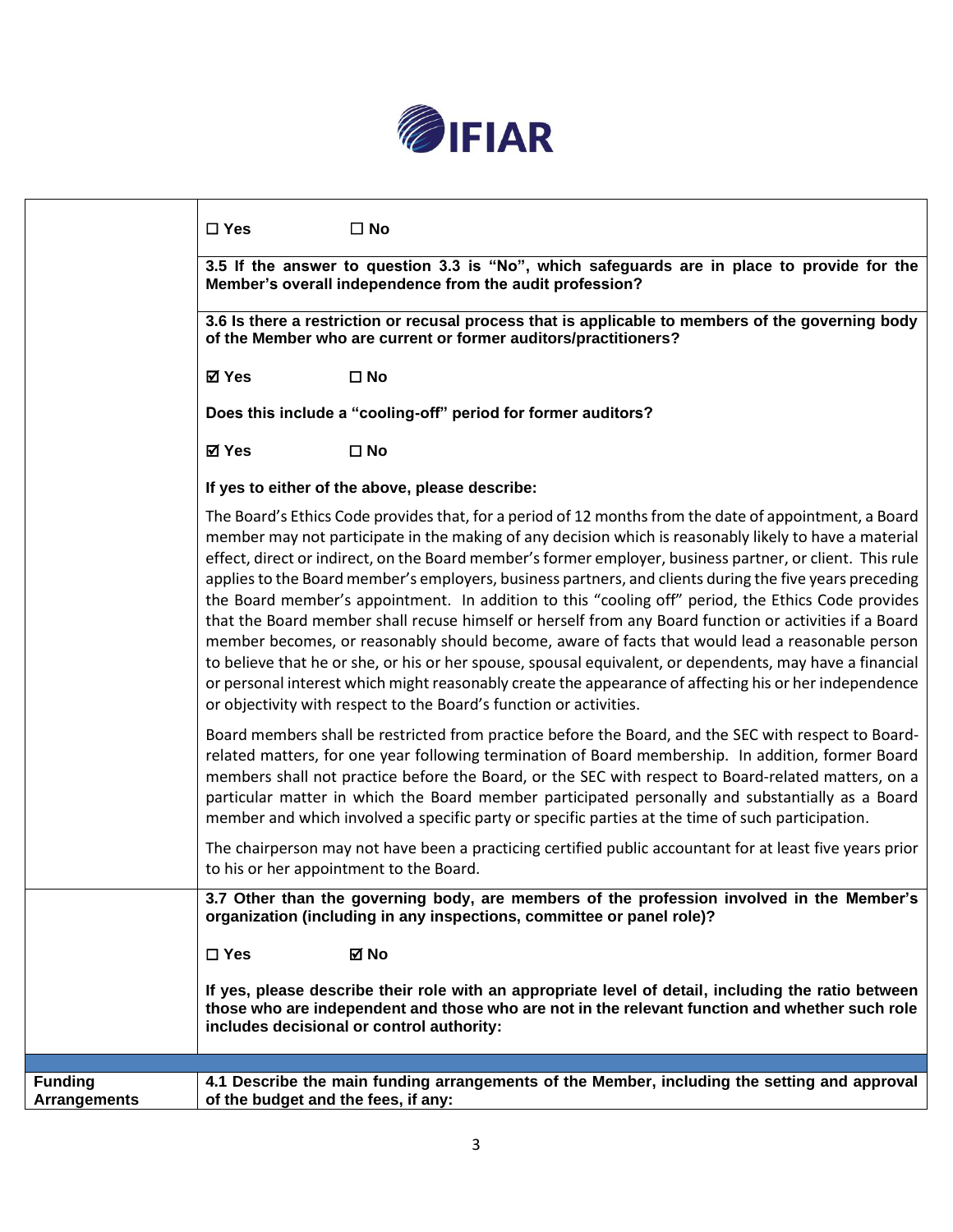

|                                | Section 109 of the Act provides that funds to cover the Board's annual budget (less registration fees<br>and annual fees paid by public accounting firms as mentioned below) are to be collected from issuers<br>and broker-dealers. The amount due from such companies is referred to in the Act as the Board's<br>accounting support fee. Once each year, the Board will compute the aggregate amount of such fees<br>that will be assessed to issuers and broker-dealers based on the Board's budget for that year, as<br>approved by the SEC. Failure to pay constitutes a violation of the Securities Exchange Act of 1934, as<br>amended, and the Board refers such failures to the SEC. In addition to the accounting support fees, in<br>accordance with the Act, fees are also collected from public accounting firms to cover the costs of<br>processing and reviewing registration applications, and for the costs of processing and reviewing<br>periodic reports that firms are required to submit. |  |  |
|--------------------------------|------------------------------------------------------------------------------------------------------------------------------------------------------------------------------------------------------------------------------------------------------------------------------------------------------------------------------------------------------------------------------------------------------------------------------------------------------------------------------------------------------------------------------------------------------------------------------------------------------------------------------------------------------------------------------------------------------------------------------------------------------------------------------------------------------------------------------------------------------------------------------------------------------------------------------------------------------------------------------------------------------------------|--|--|
|                                | 4.2 Is the funding free from undue influence by the profession?<br><b>⊠</b> Yes<br>$\square$ No                                                                                                                                                                                                                                                                                                                                                                                                                                                                                                                                                                                                                                                                                                                                                                                                                                                                                                                  |  |  |
|                                | Please describe with an appropriate level of detail the safeguards in place to prevent undue<br>influence by the profession:                                                                                                                                                                                                                                                                                                                                                                                                                                                                                                                                                                                                                                                                                                                                                                                                                                                                                     |  |  |
|                                | Please refer to the response in 4.1 above.                                                                                                                                                                                                                                                                                                                                                                                                                                                                                                                                                                                                                                                                                                                                                                                                                                                                                                                                                                       |  |  |
|                                |                                                                                                                                                                                                                                                                                                                                                                                                                                                                                                                                                                                                                                                                                                                                                                                                                                                                                                                                                                                                                  |  |  |
| 5. Inspection<br><b>System</b> | 5.1 Does the Member have the responsibility for recurring inspections of audit firms undertaking<br>audits of public interest entities (PIEs)?                                                                                                                                                                                                                                                                                                                                                                                                                                                                                                                                                                                                                                                                                                                                                                                                                                                                   |  |  |
|                                | ⊠ Yes<br>$\square$ No                                                                                                                                                                                                                                                                                                                                                                                                                                                                                                                                                                                                                                                                                                                                                                                                                                                                                                                                                                                            |  |  |
|                                | 5.2 Is this responsibility undertaken directly or through oversight of inspection conducted by<br>another organization?                                                                                                                                                                                                                                                                                                                                                                                                                                                                                                                                                                                                                                                                                                                                                                                                                                                                                          |  |  |
|                                | <b>⊠</b> Directly<br>□ Through Oversight                                                                                                                                                                                                                                                                                                                                                                                                                                                                                                                                                                                                                                                                                                                                                                                                                                                                                                                                                                         |  |  |
|                                | If directly, kindly provide a brief description or summary of the responsibility, including the<br>$\bullet$<br>regulatory reporting process after inspections i.e. recommendations issued, follow-up, etc.).                                                                                                                                                                                                                                                                                                                                                                                                                                                                                                                                                                                                                                                                                                                                                                                                    |  |  |
|                                | If through oversight of another organization, please describe with an appropriate level of detail<br>$\bullet$<br>the other organization, its relation to the Member, its role, and the arrangements for oversight:                                                                                                                                                                                                                                                                                                                                                                                                                                                                                                                                                                                                                                                                                                                                                                                              |  |  |
|                                | For more information on the PCAOB's direct responsibility for inspections, and PCAOB inspections<br>more generally, please click here: https://pcaobus.org/oversight/inspections                                                                                                                                                                                                                                                                                                                                                                                                                                                                                                                                                                                                                                                                                                                                                                                                                                 |  |  |
|                                | 5.3 Please describe with an appropriate level of detail the requirements and practices regarding<br>the frequency of inspections:                                                                                                                                                                                                                                                                                                                                                                                                                                                                                                                                                                                                                                                                                                                                                                                                                                                                                |  |  |
|                                | The PCAOB's inspection authority encompasses only matters related to audits of issuers and audits of<br>broker-dealers.                                                                                                                                                                                                                                                                                                                                                                                                                                                                                                                                                                                                                                                                                                                                                                                                                                                                                          |  |  |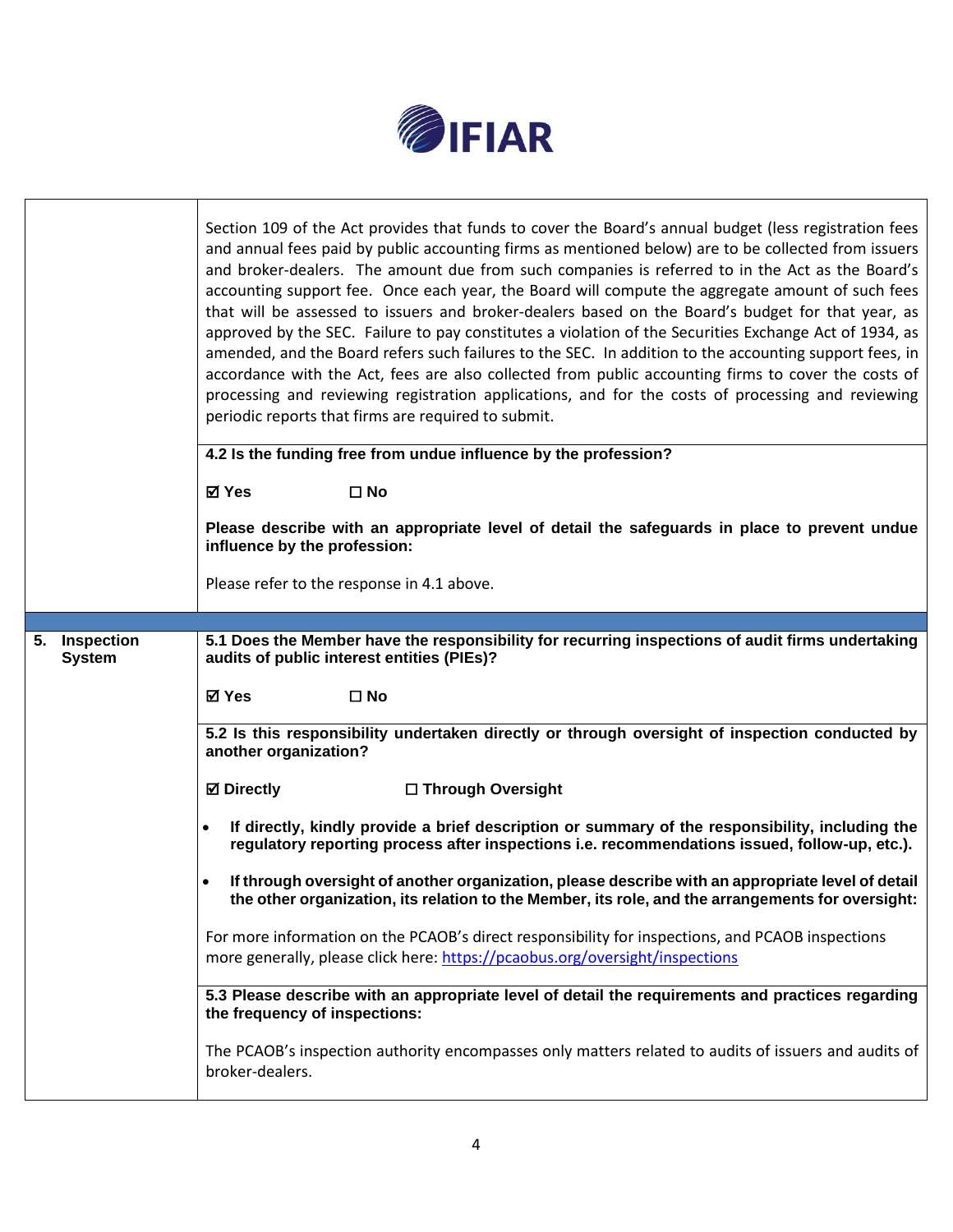

|                                         | Section 104 of the Act requires the Board to conduct inspections of issuers' auditors to assess<br>compliance with the Act, the rules of the Board, the rules of the SEC, and professional standards, in<br>connection with the firm's performance of audits, issuance of audit reports, and related matters<br>involving issuers. The Act requires the Board to conduct inspections annually for registered firms that<br>provide audit reports for more than 100 issuers and at least triennially for registered firms that regularly<br>provide audit reports for 100 or fewer issuers. Board rules also require the Board to inspect, in each<br>year, at least five percent of registered firms that play a substantial role in the audits of issuers but do<br>not issue audit reports for issuers.<br>The Act authorizes the Board to conduct inspections of broker-dealers' auditors. The Board currently<br>conducts such inspections pursuant to Board rules governing an interim program of such inspections.<br>The interim program does not include an inspection frequency requirement. |                       |                |                   |  |
|-----------------------------------------|-------------------------------------------------------------------------------------------------------------------------------------------------------------------------------------------------------------------------------------------------------------------------------------------------------------------------------------------------------------------------------------------------------------------------------------------------------------------------------------------------------------------------------------------------------------------------------------------------------------------------------------------------------------------------------------------------------------------------------------------------------------------------------------------------------------------------------------------------------------------------------------------------------------------------------------------------------------------------------------------------------------------------------------------------------------------------------------------------------|-----------------------|----------------|-------------------|--|
|                                         |                                                                                                                                                                                                                                                                                                                                                                                                                                                                                                                                                                                                                                                                                                                                                                                                                                                                                                                                                                                                                                                                                                       |                       |                |                   |  |
| 6. Audit and<br><b>Financial Market</b> | 6.1 Provide the number of audit firms subject to inspections. Include an indication of the number                                                                                                                                                                                                                                                                                                                                                                                                                                                                                                                                                                                                                                                                                                                                                                                                                                                                                                                                                                                                     |                       |                |                   |  |
|                                         | of public interest audits (PIEs) and other audits that fall under the Member's oversight or mandate.<br>As of February 1, 2022, 1,705 firms were registered with the PCAOB, including 848 domestic firms and                                                                                                                                                                                                                                                                                                                                                                                                                                                                                                                                                                                                                                                                                                                                                                                                                                                                                          |                       |                |                   |  |
|                                         | 857 non-U.S. firms located in 91 jurisdictions. In general, the Act requires the PCAOB to inspect each                                                                                                                                                                                                                                                                                                                                                                                                                                                                                                                                                                                                                                                                                                                                                                                                                                                                                                                                                                                                |                       |                |                   |  |
|                                         | firm that issues audit reports opining on the financial statements of issuers, with the minimum<br>inspection frequency depending upon whether the firm provides audit reports for more than 100                                                                                                                                                                                                                                                                                                                                                                                                                                                                                                                                                                                                                                                                                                                                                                                                                                                                                                      |                       |                |                   |  |
|                                         | issuers (annual inspection) or 100 or fewer issuers (triennial inspection). Currently, 14 firms require                                                                                                                                                                                                                                                                                                                                                                                                                                                                                                                                                                                                                                                                                                                                                                                                                                                                                                                                                                                               |                       |                |                   |  |
|                                         | annual inspections. The number of those firms that engage in conduct that subjects them to Board                                                                                                                                                                                                                                                                                                                                                                                                                                                                                                                                                                                                                                                                                                                                                                                                                                                                                                                                                                                                      |                       |                |                   |  |
|                                         | inspection varies over time.                                                                                                                                                                                                                                                                                                                                                                                                                                                                                                                                                                                                                                                                                                                                                                                                                                                                                                                                                                                                                                                                          |                       |                |                   |  |
|                                         |                                                                                                                                                                                                                                                                                                                                                                                                                                                                                                                                                                                                                                                                                                                                                                                                                                                                                                                                                                                                                                                                                                       |                       |                |                   |  |
|                                         | Since it began inspecting audit firms in non-U.S. jurisdictions in 2005, the PCAOB has conducted<br>inspections in 54 non-U.S. jurisdictions, including joint inspections with audit regulators in 23 non-U.S.                                                                                                                                                                                                                                                                                                                                                                                                                                                                                                                                                                                                                                                                                                                                                                                                                                                                                        |                       |                |                   |  |
|                                         | jurisdictions.                                                                                                                                                                                                                                                                                                                                                                                                                                                                                                                                                                                                                                                                                                                                                                                                                                                                                                                                                                                                                                                                                        |                       |                |                   |  |
|                                         |                                                                                                                                                                                                                                                                                                                                                                                                                                                                                                                                                                                                                                                                                                                                                                                                                                                                                                                                                                                                                                                                                                       |                       |                |                   |  |
|                                         | 6.2 What are the sizes and market shares of each of the largest audit firms in the Member's<br>jurisdiction?                                                                                                                                                                                                                                                                                                                                                                                                                                                                                                                                                                                                                                                                                                                                                                                                                                                                                                                                                                                          |                       |                |                   |  |
|                                         |                                                                                                                                                                                                                                                                                                                                                                                                                                                                                                                                                                                                                                                                                                                                                                                                                                                                                                                                                                                                                                                                                                       |                       |                |                   |  |
|                                         |                                                                                                                                                                                                                                                                                                                                                                                                                                                                                                                                                                                                                                                                                                                                                                                                                                                                                                                                                                                                                                                                                                       |                       |                |                   |  |
|                                         | Fiscal Year 2020 Opinions and Audit Fees by Firms Headquartered in the U.S.<br>(Excludes Mutual Funds and Trusts)                                                                                                                                                                                                                                                                                                                                                                                                                                                                                                                                                                                                                                                                                                                                                                                                                                                                                                                                                                                     |                       |                |                   |  |
|                                         |                                                                                                                                                                                                                                                                                                                                                                                                                                                                                                                                                                                                                                                                                                                                                                                                                                                                                                                                                                                                                                                                                                       |                       |                |                   |  |
|                                         | % Share of:                                                                                                                                                                                                                                                                                                                                                                                                                                                                                                                                                                                                                                                                                                                                                                                                                                                                                                                                                                                                                                                                                           |                       |                |                   |  |
|                                         |                                                                                                                                                                                                                                                                                                                                                                                                                                                                                                                                                                                                                                                                                                                                                                                                                                                                                                                                                                                                                                                                                                       | <b>Audit Opinions</b> | <b>Market</b>  |                   |  |
|                                         | <b>Audit Firm</b>                                                                                                                                                                                                                                                                                                                                                                                                                                                                                                                                                                                                                                                                                                                                                                                                                                                                                                                                                                                                                                                                                     | <b>Issued</b>         | Capitalization | <b>Audit Fees</b> |  |
|                                         | Deloitte & Touche LLP                                                                                                                                                                                                                                                                                                                                                                                                                                                                                                                                                                                                                                                                                                                                                                                                                                                                                                                                                                                                                                                                                 | 13%                   | 20%            | 22%               |  |
|                                         | Ernst & Young LLP                                                                                                                                                                                                                                                                                                                                                                                                                                                                                                                                                                                                                                                                                                                                                                                                                                                                                                                                                                                                                                                                                     | 16%                   | 37%            | 25%               |  |
|                                         | <b>KPMG LLP</b>                                                                                                                                                                                                                                                                                                                                                                                                                                                                                                                                                                                                                                                                                                                                                                                                                                                                                                                                                                                                                                                                                       | 10%                   | 13%            | 16%               |  |
|                                         | PricewaterhouseCoopers LLP                                                                                                                                                                                                                                                                                                                                                                                                                                                                                                                                                                                                                                                                                                                                                                                                                                                                                                                                                                                                                                                                            | 11%                   | 27%            | 29%               |  |
|                                         | BDO USA, LLP                                                                                                                                                                                                                                                                                                                                                                                                                                                                                                                                                                                                                                                                                                                                                                                                                                                                                                                                                                                                                                                                                          | 4%                    | $0\%$          | 2%                |  |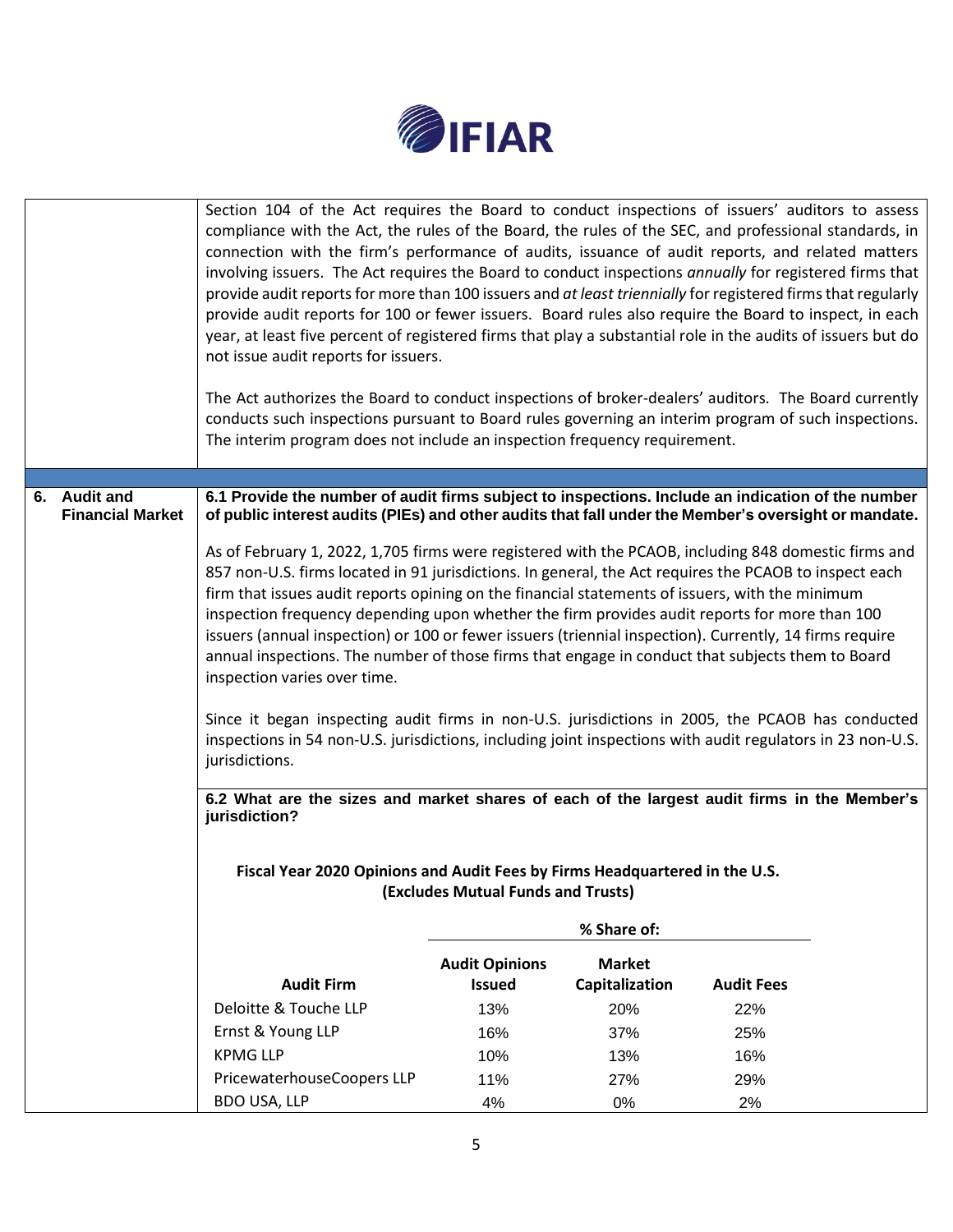

|                                                 | <b>Grant Thornton LLP</b>                                                                                                                                    | 4%                                                                                   | 1%                               | 2%                              |  |
|-------------------------------------------------|--------------------------------------------------------------------------------------------------------------------------------------------------------------|--------------------------------------------------------------------------------------|----------------------------------|---------------------------------|--|
|                                                 | <b>GPPC Firms</b>                                                                                                                                            | 58%                                                                                  | 98%                              | 96%                             |  |
|                                                 | <b>Non-GPPC Firms</b>                                                                                                                                        | 42%                                                                                  | 2%                               | 4%                              |  |
|                                                 | <b>Total</b>                                                                                                                                                 | 100%                                                                                 | 100%                             | 100%                            |  |
|                                                 |                                                                                                                                                              |                                                                                      |                                  |                                 |  |
|                                                 |                                                                                                                                                              | out of                                                                               |                                  |                                 |  |
|                                                 |                                                                                                                                                              | approximately                                                                        | out of                           | out of                          |  |
|                                                 |                                                                                                                                                              | 5,900 opinions<br>issued                                                             | approximately<br>\$42.9 trillion | approximately<br>\$11.8 billion |  |
|                                                 |                                                                                                                                                              |                                                                                      |                                  |                                 |  |
|                                                 | Sources: Percentages above on Audit Opinions Issued and Audit Fee are derived from                                                                           |                                                                                      |                                  |                                 |  |
|                                                 | Audit Analytics data. Market Capitalization data is derived from Standard & Poor's.                                                                          |                                                                                      |                                  |                                 |  |
|                                                 |                                                                                                                                                              |                                                                                      |                                  |                                 |  |
| <b>Main Other</b><br><b>Responsibilities of</b> | 7.1 Please indicate whether the Member has responsibility for tasks other than Inspections within<br>the area of Audit Oversight:                            |                                                                                      |                                  |                                 |  |
| the Member within                               |                                                                                                                                                              |                                                                                      |                                  |                                 |  |
| the area of Audit                               | <b>Ø Registration/Licensing</b>                                                                                                                              |                                                                                      |                                  |                                 |  |
| Oversight                                       | ☑ Audit and/or Ethics Standard Setting                                                                                                                       |                                                                                      |                                  |                                 |  |
|                                                 |                                                                                                                                                              | $\Box$ Permanent Education of Auditors                                               |                                  |                                 |  |
|                                                 | ☑ Other: See 7.6 below                                                                                                                                       | <b>⊠</b> Enforcement                                                                 |                                  |                                 |  |
|                                                 |                                                                                                                                                              |                                                                                      |                                  |                                 |  |
|                                                 | 7.2 If the Member has the responsibility for Registration/Licensing, please indicate whether this                                                            |                                                                                      |                                  |                                 |  |
|                                                 | responsibility is undertaken directly or through oversight of Registration/Licensing conducted by<br>another organization?                                   |                                                                                      |                                  |                                 |  |
|                                                 |                                                                                                                                                              |                                                                                      |                                  |                                 |  |
|                                                 | <b>Ø</b> Directly                                                                                                                                            | □ Through Oversight                                                                  |                                  |                                 |  |
|                                                 |                                                                                                                                                              | If directly, please describe the responsibility with an appropriate level of detail. |                                  |                                 |  |
|                                                 | $\bullet$                                                                                                                                                    |                                                                                      |                                  |                                 |  |
|                                                 | If through oversight, please indicate the name of the other organization and its composition                                                                 |                                                                                      |                                  |                                 |  |
|                                                 | (i.e. whether practitioners from the audit profession are involved in decision-making). Also                                                                 |                                                                                      |                                  |                                 |  |
|                                                 | give a description of the powers of the other organization and procedure applied, as well as                                                                 |                                                                                      |                                  |                                 |  |
|                                                 | the role of the Member in these procedures.                                                                                                                  |                                                                                      |                                  |                                 |  |
|                                                 | Section 101 of the Act provides that the PCAOB's duties include, among other things, to register public                                                      |                                                                                      |                                  |                                 |  |
|                                                 | accounting firms that prepare audit reports for issuers or broker-dealers in accordance with Section 102                                                     |                                                                                      |                                  |                                 |  |
|                                                 | of the Act. The PCAOB's duties do not include licensing individuals as certified public accountants; such                                                    |                                                                                      |                                  |                                 |  |
|                                                 | licensing is done by boards of accountancy at the state, not federal, level.                                                                                 |                                                                                      |                                  |                                 |  |
|                                                 |                                                                                                                                                              |                                                                                      |                                  |                                 |  |
|                                                 | 7.3 If the Member has the responsibility for Audit and/or Ethics Standard Setting, please indicate                                                           |                                                                                      |                                  |                                 |  |
|                                                 | whether this responsibility is undertaken directly or through oversight of Audit and/or Ethics<br><b>Standard Setting conducted by another organization?</b> |                                                                                      |                                  |                                 |  |
|                                                 | <b>☑</b> Directly                                                                                                                                            | □ Through Oversight                                                                  |                                  |                                 |  |
|                                                 | If directly, please describe the responsibility with an appropriate level of detail.                                                                         |                                                                                      |                                  |                                 |  |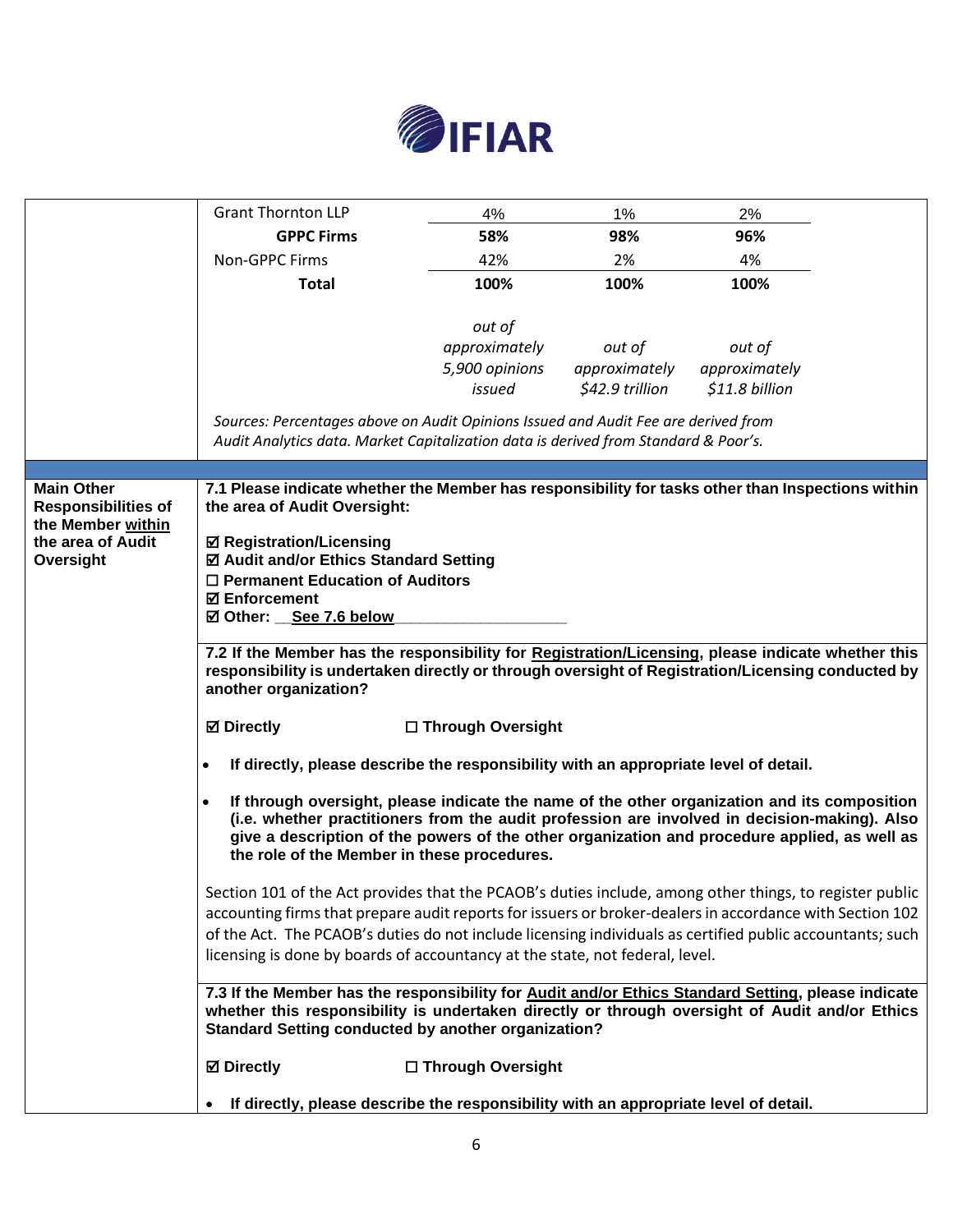

| If through oversight, please indicate the name of the other organization and its composition<br>$\bullet$<br>(i.e. whether practitioners from the audit profession are involved in decision-making). Also<br>give a description of the powers of the other organization and procedures applied, as well as<br>the role of the Member in these procedures.            |
|----------------------------------------------------------------------------------------------------------------------------------------------------------------------------------------------------------------------------------------------------------------------------------------------------------------------------------------------------------------------|
| Section 101 of the Act provides that the PCAOB's duties include, among other things, to establish or<br>adopt, or both, by rule, auditing, quality control, ethics, independence and other standards relating to<br>the preparation of audit reports for issuers and broker-dealers in accordance with Section 103 of the<br>Act.                                    |
| 7.4 If the Member has the responsibility for Permanent Education of Auditors, please indicate<br>whether this responsibility is undertaken directly or through oversight of Permanent Education<br>of Auditors conducted by another organization?                                                                                                                    |
| $\square$ Directly<br>□ Through Oversight                                                                                                                                                                                                                                                                                                                            |
| If directly, please describe the responsibility with an appropriate level of detail.                                                                                                                                                                                                                                                                                 |
| If through oversight, please indicate the name of the other organization and its composition<br>$\bullet$<br>(i.e. whether practitioners from the audit profession are involved in decision-making). Also<br>give a description of the powers of the other organization and procedures applied, as well as<br>the role of the Member in these procedures.            |
| 7.5 If the Member has the responsibility for <i>Enforcement</i> , please indicate whether this<br>responsibility is undertaken directly or through referral to other organization(s)?                                                                                                                                                                                |
| <b>☑ Directly</b><br>□ Through Referral                                                                                                                                                                                                                                                                                                                              |
| If directly, kindly provide a brief description or summary of the enforcement responsibility,<br>$\bullet$<br>the procedure and process involved, including the regulatory reporting process that led to<br>disciplinary action.                                                                                                                                     |
| If through referral, please indicate the name of the other organization and its composition<br>$\bullet$<br>(i.e. whether practitioners from the audit profession are involved in decision-making). Also<br>give a description of the enforcement powers of the other organization and procedures<br>applied, as well as the role of the Member in these procedures. |
| For more information on the PCAOB's direct responsibility for Enforcement, and PCAOB enforcement<br>more generally, please click here: https://pcaobus.org/oversight/enforcement                                                                                                                                                                                     |
| Please note that SEC also has authority to take enforcement actions against auditors of issuers and<br>auditors of broker-dealers.                                                                                                                                                                                                                                   |